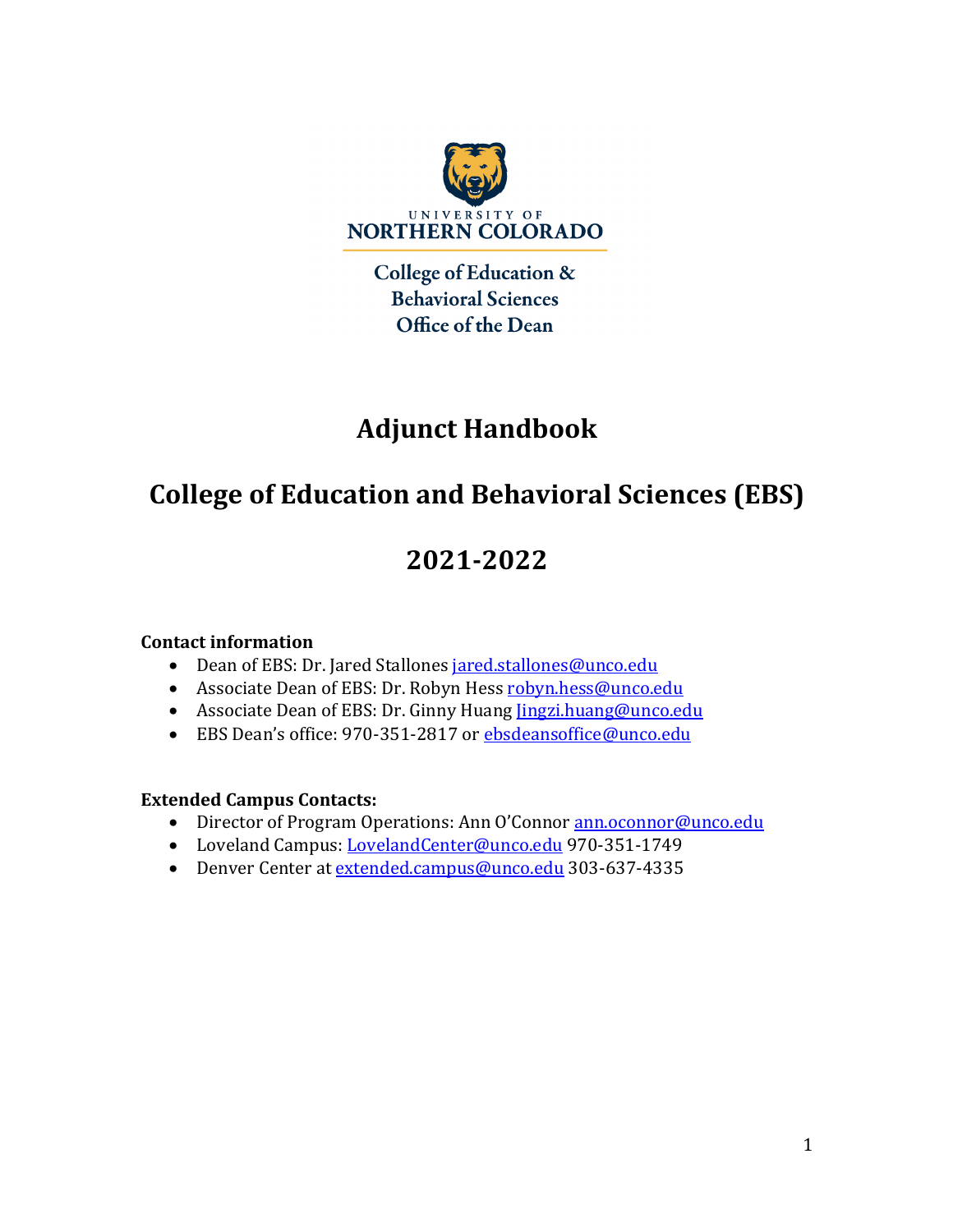#### **Getting Started:**

#### **Paperwork to complete for UNC**

You will need to fill out a series of forms before you are officially in the system. Edie Dolben, HR Specialist (edith.dolben@unco.edu) will provide these forms to you or they are accessible using the links below:

- W4 Form 2021 Form W-4 (unco.edu)
- Disclosure and Consent Form for Background Release https://www.unco.edu/human-resources/pdf/hrforms/Background\_Release\_NEW.pdf
- Automatic Deposit Agreement, you will have to attach a voided check or a letter from your bank to this document. direct deposit agreement rvsd 2019.pdf (unco.edu)
- I-9 Form, note-acceptable documents are listed on page 3. https://www.unco.edu/human-resources/pdf/hr-forms/i-9-printableexpires-10-31-2022.pdf
- PERA Membership Disclosure pera membership disclosure new.pdf (unco.edu)
- Personal Data Form Personal Data Form-2018.pdf (unco.edu)
- Retirement Plan Election Form 2022-ORP-Election-Form.pdf (unco.edu)
- Social Security Statement Form Form SSA-1945 (5-2004) new draft 12 10 2004 no date.pmd (unco.edu)

\*\*These forms only need to be filled out if you are a new adjunct instructor or you have not taught for UNC for more than one year.

#### **For Adjuncts Teaching Graduate Level Courses**

All adjunct teaching graduate level classes need to obtain Graduate Lecturer Status. Please complete the form on the link below. The School Director, College Dean, and Graduate Dean must sign the completed form.

http://www.unco.edu/graduate-school/student-resources/currentstudents/graduate-school-forms.aspx

Submit the signed form and include a vitae/resume to the program coordinator who will take care of all required signatures.

#### How to log in to URSA, CANVAS, EMAIL, & DIGITAL MEASURES

When you are hired at UNC, you will be given an email address (firstname.lastname@unco.edu). You will create a password when you log into URSA for the first time. The username will always be firstname.lastname@unco.edu. Your password will need to be updated every 6 months; the system will warn you before it expires. Call 970-351-4357 for problems logging in.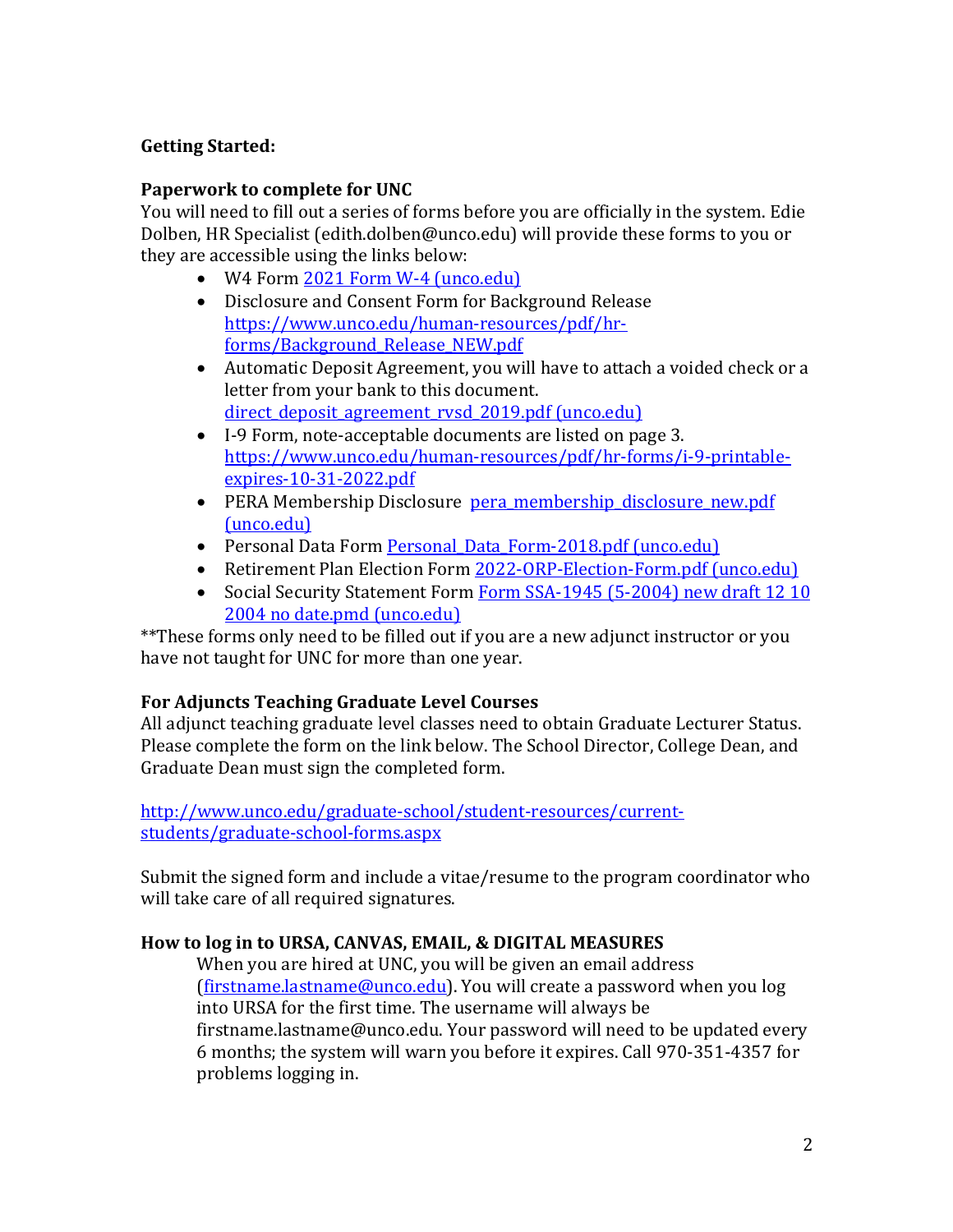#### **Important links**

- 1. **URSA** Main dashboard where you access your class roster, room assignments, and employee information (pay stubs, etc.) (For instructions on accessing URSAhttps://apps.unco.edu/aboutursa/faculty\_helpsheets/intro\_to\_ursa\_for\_facul ty.html) Use the "faculty and advisor tools" section for all course-related and student information (you enter final grades in URSA); use the "Employee tab" for all personal information (pay information, tax information, etc.). https://cas.unco.edu/cas/login?service=https%3a%2f%2fursa.unco.edu%2f default **2. Canvas** - Canvas is UNC's learning management system. Use Canvas to
- access student roster, post assignments, and keep track of grades in grade book through the semester (end of semester grades are entered on URSA). There are numerous tutorials and helpful links of Canvas. CETL (Center for the Enhancement of Teaching and Learning) is available for training sessions or one-on-one tutorial on how to use Canvas. http://www.unco.edu/canvas/
- 3. **OnBase** OnBase is the system used to submit grade changes. When you select Submit grade changes from your URSA account, you will be redirected to OnBase
- 4. **Digital Measures Sign** into your URSA account to access Digital Measures (Employee - Employee Important Links - Digital Measures). Your courses will be listed, but you must fill in your Personal and Contact Information. Digital Measures is an online vitae of sorts; any classes you teach should be listed, and at the end of the semester, please add your course evaluation scores.

#### **Other required and optional items for Digital Measures:**

- Required: Highest degree earned and field of study (if the field of study is different from the discipline being taught, we must document that the discipline meets the tested experience criteria of the hiring department)
- Optional but recommended: relevant licensures and certifications
- Optional but recommended transcripts uploaded to degree section; CV uploaded to tested experience
- For instructors, including adjuncts, who do not possess a masters (required for teaching undergraduate courses) or a terminal degree (required for teaching graduate courses), we must list the instructor's qualifications that meet the department's tested experience criteria in the appropriate section of DM. See the department chair or school director to obtain a copy of the tested experience criteria. They will complete that section of DM.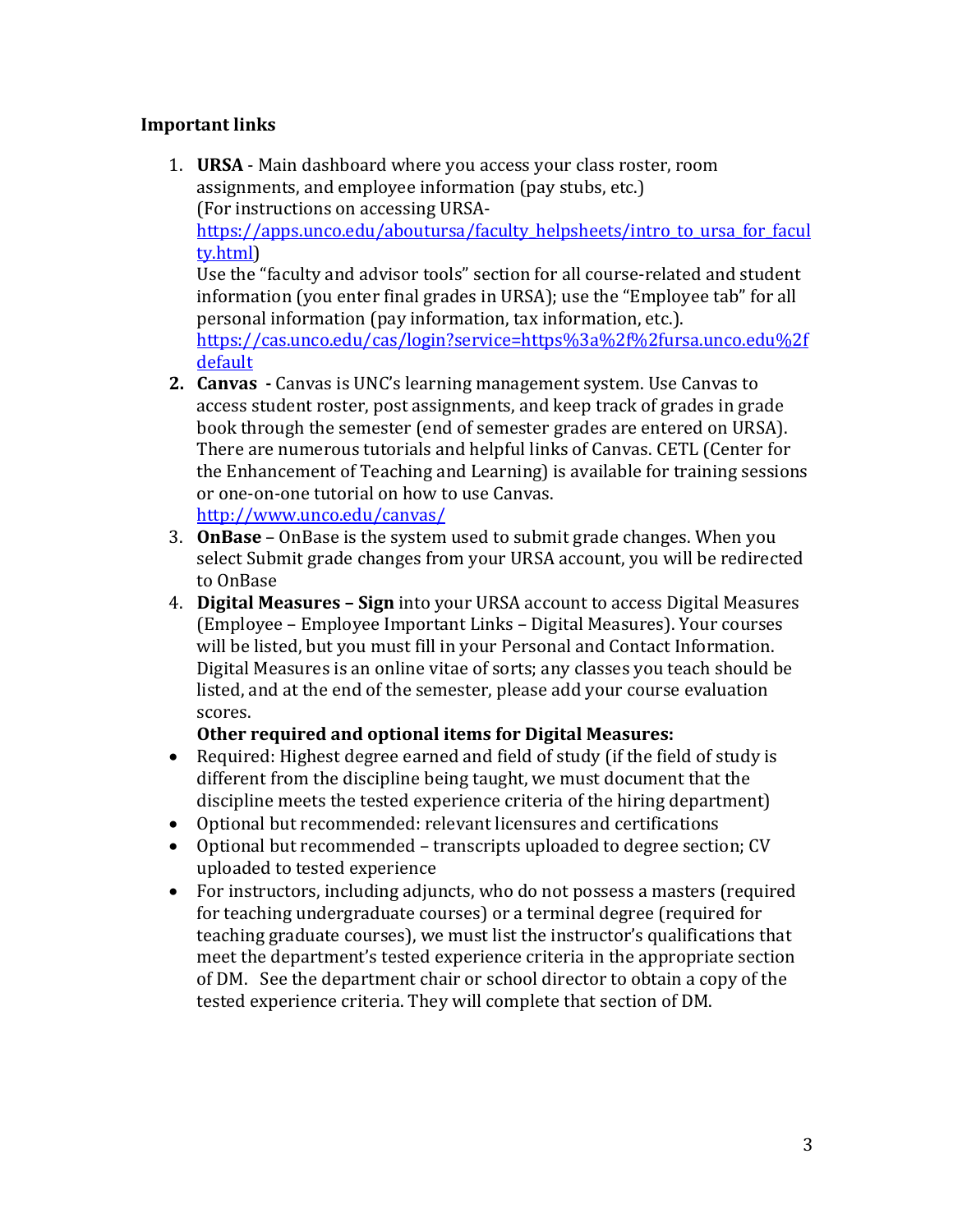#### **Getting Paid:**

Contracts are awarded on a semester basis and will need to be acknowledged. Please follow the directions as listed to acknowledge your contract:

- Access SSB FLAC Assignments
	- o Log into school portal
	- $\circ$  Click on the "Employee" tab, then "Faculty Load and Compensation"
- From the Faculty Load and Compensation page, select **Compensation and Acknowledgement.**

|        | UNIVERSITY OF<br><b>NORTHERN</b><br><b>COLORADO</b>                          |  |  |
|--------|------------------------------------------------------------------------------|--|--|
|        | Personal Information Student Faculty Services Employee Finance Financial Aid |  |  |
| Search | Go.                                                                          |  |  |

#### Employee

| Time Sheet                                                                                                                               |
|------------------------------------------------------------------------------------------------------------------------------------------|
| Leave Report                                                                                                                             |
| <b>Benefits and Deductions</b><br>Retirement, health, flexible spending, miscellaneous, beneficiary, open enrollment, Benefit Statement. |
| Pay Information<br>Direct deposit allocation, earnings and deductions history, or pay stubs.                                             |
| <b>Tax Forms</b><br>W4 information, W2 Form or T4 Form.                                                                                  |
| <b>Jobs Summary</b>                                                                                                                      |
| Leave Balances                                                                                                                           |
| <b>Campus Directory</b>                                                                                                                  |
| Faculty Load and Compensation                                                                                                            |
| <b>Parking Services</b>                                                                                                                  |
| Purchase parking permits, pay parking fines, view permit and citation history.                                                           |
| <b>Employee Dashboard</b><br>$CCD = 12$                                                                                                  |
|                                                                                                                                          |

• Select "Compensation and Acknowledgement"

Instructional and Non-Instructional assignments can be viewed from this page, along with the associated total compensation for Instructor and Faculty Contract Types.

|               | Personal Information Student Faculty Services Employee Finance Financial Aid |  |  |  |
|---------------|------------------------------------------------------------------------------|--|--|--|
| <b>Search</b> | Go                                                                           |  |  |  |

# Faculty Load and Compensation

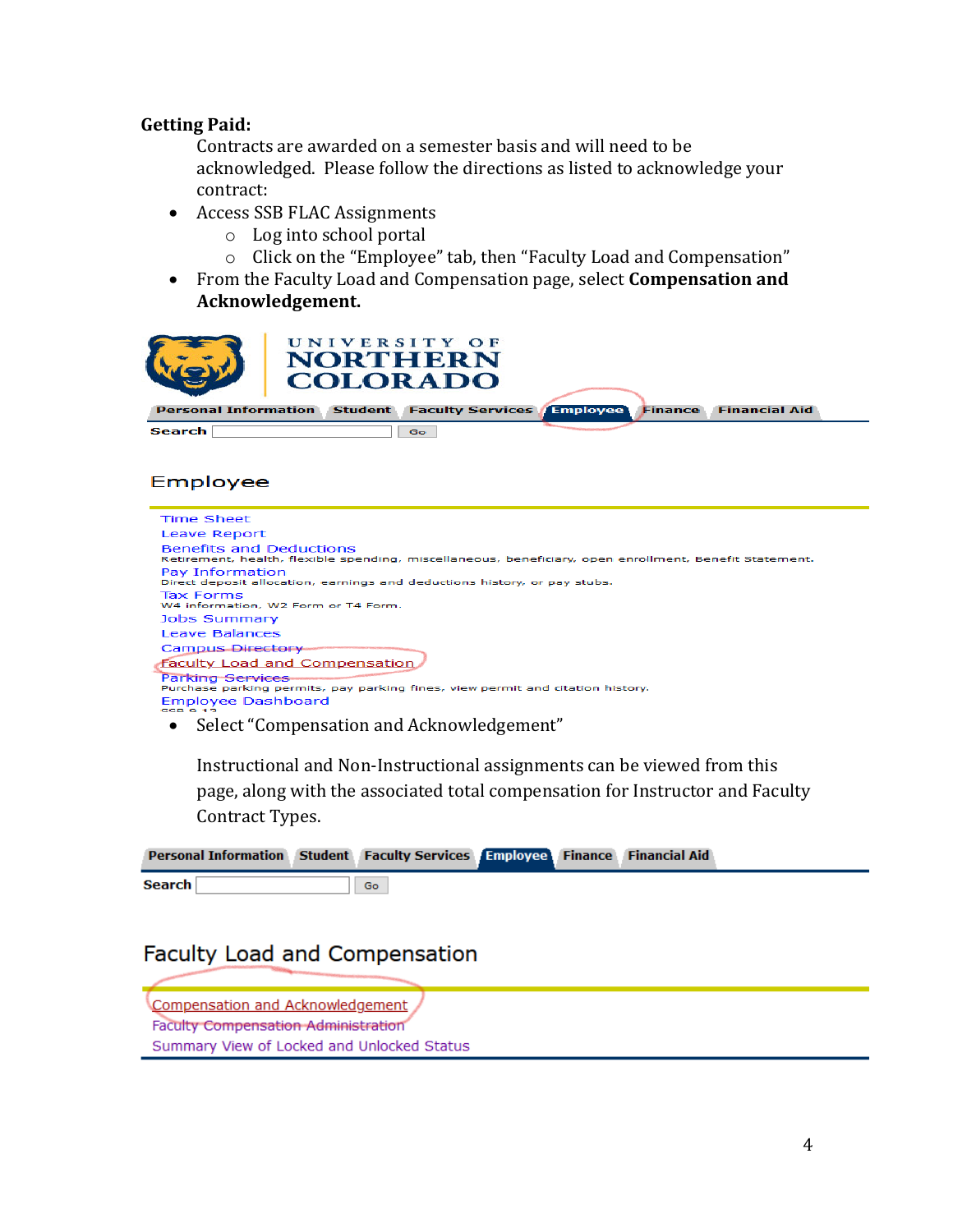- To view the associated Contract texts for the assignments, the employee can click on the note icon next to Contract Note. This text includes the appropriate 'at will contract language' for Instructor Contract Types and any defined language for Faculty Contract Types.
- Clicking on available links will provide some basic details associated with those fields. Review the courses and pay and contact HR if you have questions or concerns.

|                                                                                      | Select desired Term and the Go button. Only those assignments with a check next to Faculty Acknowledgment have been finalized in<br>Banner with Instructional Services and Human Resources. Those assignments without a check are still being finalized in Banner.                                                                         |     |      |                                 |       |                 |                         |               |                           |              |                  |
|--------------------------------------------------------------------------------------|--------------------------------------------------------------------------------------------------------------------------------------------------------------------------------------------------------------------------------------------------------------------------------------------------------------------------------------------|-----|------|---------------------------------|-------|-----------------|-------------------------|---------------|---------------------------|--------------|------------------|
|                                                                                      | To navigate this page: Select the icon next to Contract Notes to view the Contract Notes window. Select the icon under Subject and<br>Course to view the Course Information window. If available, select the Course link to view the Course Calculation Page. Select the link<br>on the Work Load number to view the workload calculation. |     |      |                                 |       |                 |                         |               |                           |              |                  |
| Term: <del>≭</del>                                                                   | Name and ID: And ID: A Contract of the Manual Contract of<br>201220 - Fall 2011 v                                                                                                                                                                                                                                                          |     | Gol  |                                 |       |                 |                         |               |                           |              |                  |
|                                                                                      | Faculty Acknowledgment:<br>Acknowledgment Date:<br>299520-00 Asst HR Director                                                                                                                                                                                                                                                              |     |      |                                 |       |                 |                         |               |                           |              |                  |
|                                                                                      | Organization: 116300. Human Resources Ops.                                                                                                                                                                                                                                                                                                 |     |      |                                 |       |                 |                         |               |                           |              |                  |
| Job is not available for Acknowledgement at this time. Please retry at a later date. |                                                                                                                                                                                                                                                                                                                                            |     |      |                                 |       |                 |                         |               |                           |              |                  |
| Contract Type: Faculty Contract Note:                                                |                                                                                                                                                                                                                                                                                                                                            |     |      |                                 |       |                 |                         |               |                           |              |                  |
|                                                                                      | Faculty Acknowledgment: Acknowledgment Date: 02/26/2012                                                                                                                                                                                                                                                                                    |     |      |                                 |       |                 |                         |               |                           |              |                  |
|                                                                                      | 611795-00 Instructor - PSY                                                                                                                                                                                                                                                                                                                 |     |      |                                 |       |                 |                         |               |                           |              |                  |
|                                                                                      | Organization: 111795, PSY Psychology                                                                                                                                                                                                                                                                                                       |     |      |                                 |       |                 |                         |               |                           |              |                  |
|                                                                                      | Contract Type: Instructor Contract Note:                                                                                                                                                                                                                                                                                                   |     |      |                                 |       |                 |                         |               |                           |              |                  |
| Instructional                                                                        |                                                                                                                                                                                                                                                                                                                                            |     |      |                                 |       |                 |                         |               |                           |              |                  |
| CRN-<br>Session                                                                      | Subject and<br>Course                                                                                                                                                                                                                                                                                                                      |     |      | Section College Department Work | Load  | Credit<br>Hours | Contact<br><b>Hours</b> | Head<br>Count | Responsibility<br>Percent | Compensation |                  |
| 2096-01                                                                              | DPSY-235-<br>Psychology                                                                                                                                                                                                                                                                                                                    | C12 | ICC. |                                 | 3.000 | 3 000           | 0.000                   |               | 100                       | 2,130.00     |                  |
|                                                                                      |                                                                                                                                                                                                                                                                                                                                            |     |      |                                 |       |                 |                         |               | Calculated Compensation:  |              | $2.13000 \times$ |

- Select the "Acknowledge" button, then SAVE.
	- $\circ$  In most cases, the pay rate for adjunct instructors is \$1,260 per credit hour, however there
	- $\circ$  Pay is distributed monthly, over the term of the contract. You will be paid on the last business day of the month; it will be direct deposited in the bank account you listed.

#### **Helpful Websites:**

#### **University of Northern Colorado Adjunct Information**

http://www.unco.edu/cetl/for-faculty/adjunct-faculty-resources/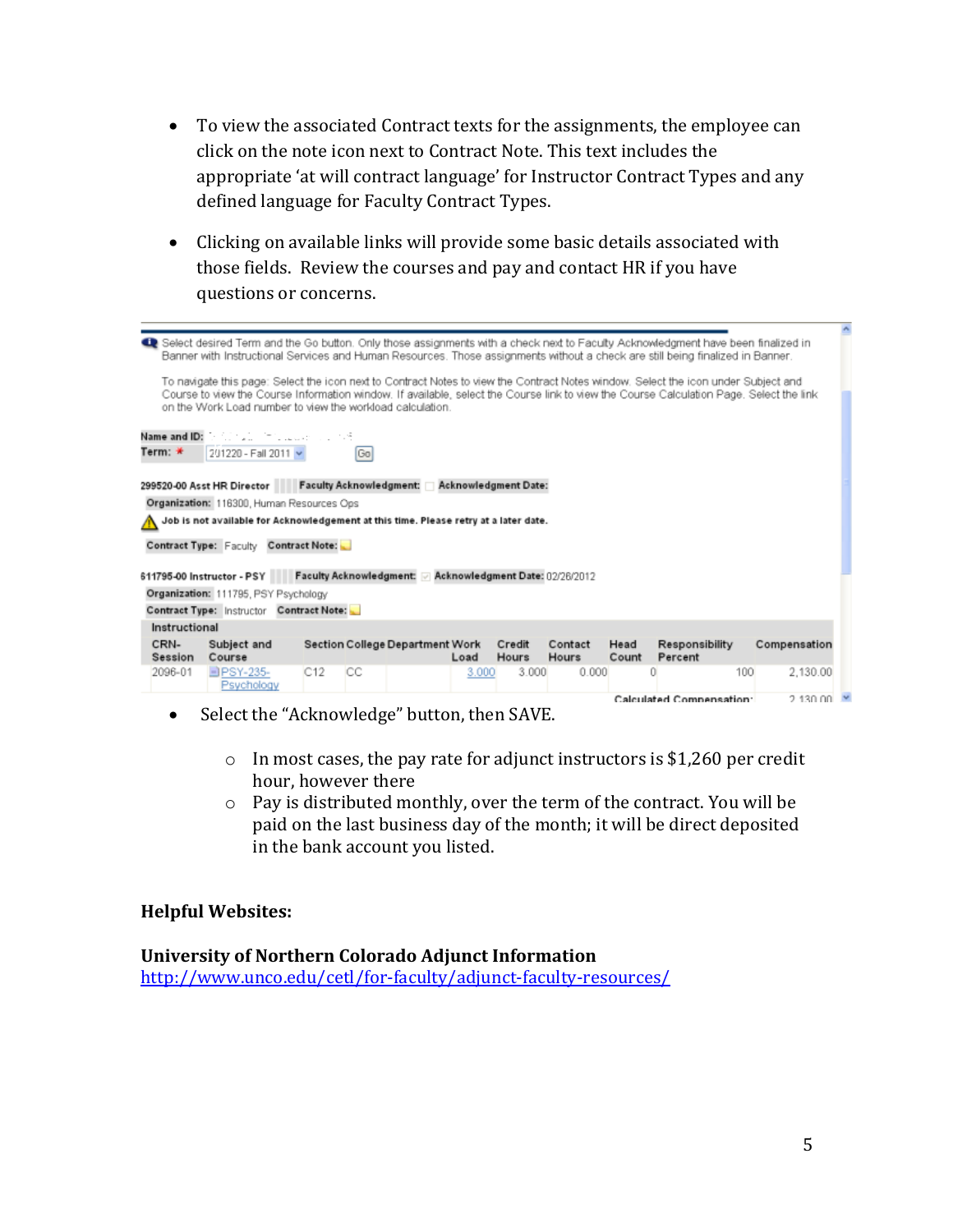# **Information Management & Technology**

1. **UNC Technical Help Office** – 970-351-HELP (4357) – answers questions about login problems, classroom support, and account access (URSA, CANVAS). If you are having technical problems in the classroom when you are teaching, the IM&T (Information Technology & Technology) technicians will usually be able to assist you promptly.

#### OR

### http://help.unco.edu

- Under the Services tab you will find:
	- $\circ$  "Accounts and Passwords" tab, links to all programs.
	- o "Teaching and Learning" tab, adjunct faculty can find information on CETL (Center for the Enhancement of Teaching and Learning) and IDD (Instructional Design and Development), including upcoming workshops on Canvas. This tab also contains information on LinkedIn Learning, which has video guides for Office 365 (how to use Teams, Outlook, SharePoint, etc.).
	- o Under the "Network and Connectivity" tab, faculty can find information on how to connect to the Wi-Fi while they are on campus.
- The site offers the "Submit Ticket" button for technical issues and phone numbers.

#### **EBS Supp Canvas Shell -**

• We have created a module for faculty that addresses many of the most frequently asked questions. If you would like to be added to this shell, notify your unit leader and they can have this module added to your Canvas shell. You will need to accept the course invitation to make it appear.

#### **PRACTICAL INFORMATION:**

#### **Keys, Copier Access, and Office Supplies**

- For key & swipe access, please reach out to Keyleigh Gurney at keyleigh.gurney@unco.edu, who will complete the request to Facilities Management. Please have the name, location, Bear  $#$ , and phone  $#$  ready.
- For copier access, please reach out to Keyleigh to have her set you up for copier and scanning use.
- For office supplies, Keyleigh will be your contact. If you would like a specific product, please provide the Business Office Depot or Amazon Business link. If you are an adjunct faculty for the School of Teacher Education, Cheryl Sparks  $cheryl<sub>sparks@unco.edu</sub>$  will be your contact for supplies.
- All mail comes to McKee 126 suite, mail room
- Each unit gathers their mail and distributes to their specific areas. Larger items (e.g., books, materials), may need to be retrieved directly from McKee 126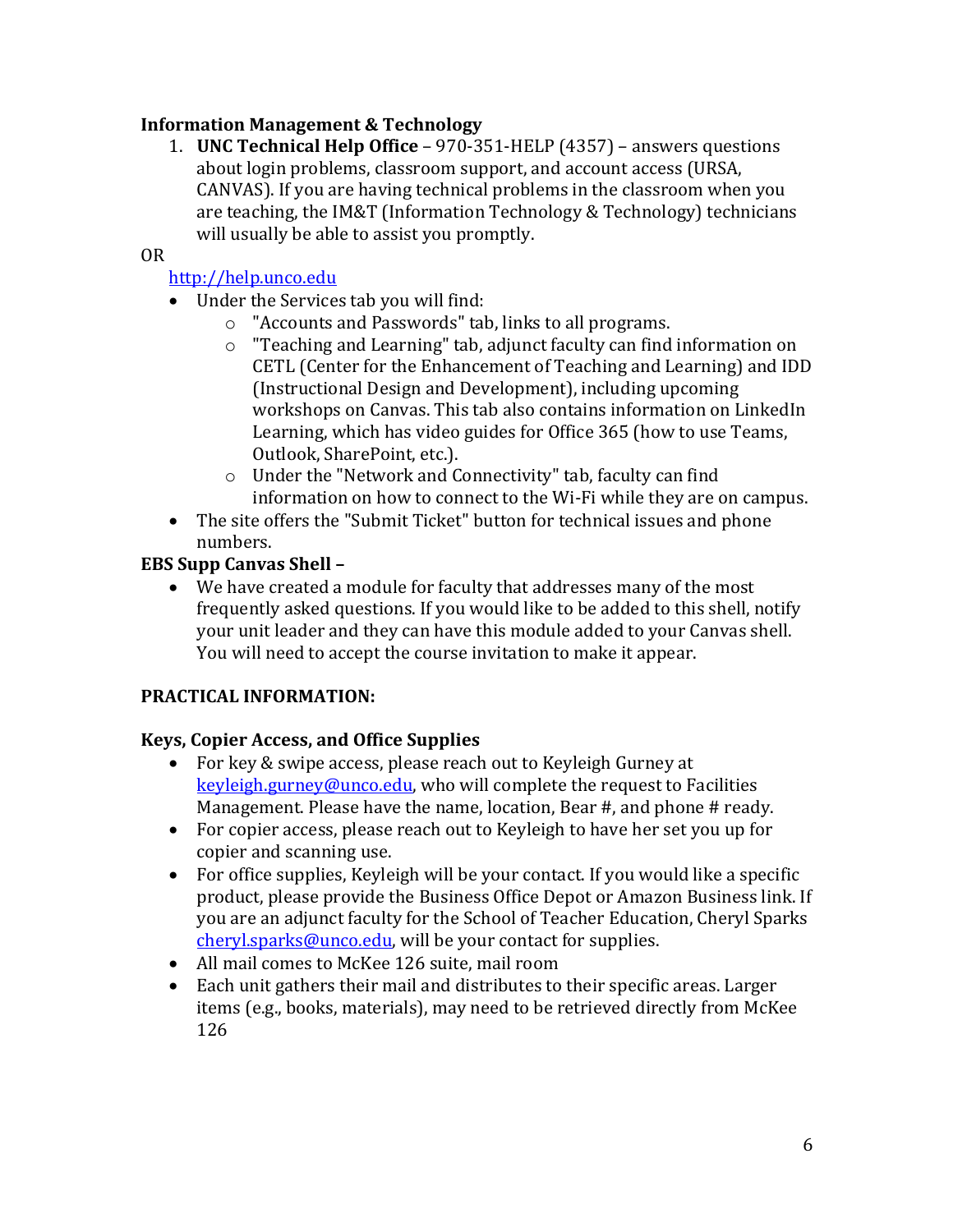#### **Parking**

- Any car parked in the UNC lots during the week between the hours of 8-5 must have a parking tag. http://www.unco.edu/parking/
- A daily parking pass can be purchased for \$5 at the kiosk on  $14<sup>th</sup>$  Street, this pass only allows for parking in the student lot.

### **Room Assignments**

- Your room assignment should appear on URSA when you look up your course. If there is a problem with the room (e.g., not the proper set up for the class, doors are locked), contact Sue.Allen@unco.edu
- If you are an adjunct for STE, please contact Cheryl.Sparks@unco.edu for all scheduling and room assignment questions or concerns.

# **Office availability**

• If you would like an office, please notify the unit leader to determine availability. Contact Keyleigh Gurney, Keyleigh.gurney@unco.edu to have a key to the office assigned to you. Please note that the key will need to be turned in to facilities at the end of the semester.

#### **Computer Equipment**

• Contact Information Management and Technology for any technology that you need or technology questions that you have. Information Management and Technology | University of Northern Colorado (unco.edu)

#### **Extended Campus -**

Staff are currently working to update their handbook and should be available on the EBS Hub when it is ready.

**\*Extended Campus Personnel:** http://extended.unco.edu/about/staff.asp Ann O'Connor or Nick Dix can assist with general questions or direct you to the correct person to answer your question. Ann.OConnor@unco.edu,

#### Nicholas.Dix@unco.edu

Marissa Boston can assist with questions about pay. Marissa.Boston@unco.edu

# **Guidelines for Teaching:**

Submit your syllabus to the unit leader or program coordinator for approval prior to the start of your course. When it is approved, submit to **ebsdeansoffice@unco.edu** so it can be stored in the EBS SharePoint drive.

#### **Syllabus:**

- $\circ$  Any alterations to the syllabus made by an adjunct instructor should be approved by the lead instructor/unit leader.
- $\circ$  Course description, course objectives/outcomes, and major course assessments/projects cannot be altered by instructors.
- $\circ$  All course syllabi need to include Syllabus Statements recommended by UNC which is updated regularly:

https://www.unco.edu/center-enhancement-teaching-learning/teachingresources/syllabus\_statements.aspx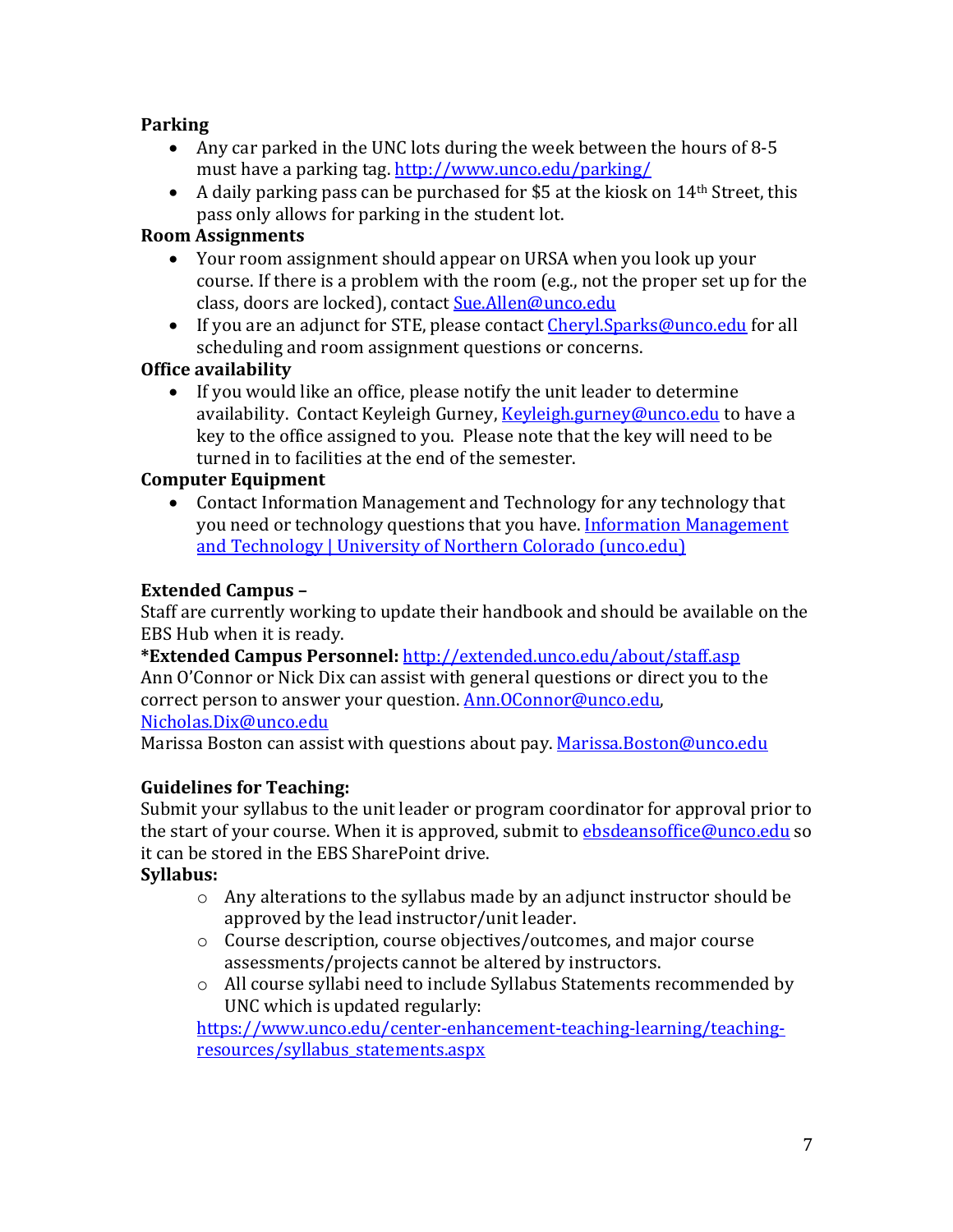#### **General Guidelines for teaching:**

- To access a public course schedule
	- o https://www.unco.edu/registrar/ Click on Public Course Schedule then click on the Go to Course Schedule button on the next screen. Another screen will open where you will first select the term. After the list of programs populates, select the program you want (i.e. ELPS), and it will generate the public course schedule for that program and semester.
- Textbooks:
	- $\circ$  Please do not change the text assigned to the course unless discussed with lead faculty member or unit leader. The lead instructor/anchor faculty will let you know if the text has already been ordered for your section. Textbook Entry Site -

https://adoptions.efollett.com/OnlineAdoptionsWeb/onlineAdoptions.ht ml?storeNumber=1249&langId=en\_US

- $\circ$  You may obtain a copy of the textbook (free of cost) by contacting the publisher and requesting an "exam copy."
- Communication with lead instructor/unit leader:
	- $\circ$  Meet with the lead instructor/unit leader prior to the start of the semester to discuss any questions.
	- $\circ$  Please check in (via email, phone, or in person) at least once a month with the lead instructor/unit leader to update the status of the course and discuss problems or questions.
	- $\circ$  Some of the course assignments are required in all sections of the course, and thus, cannot be changed or eliminated. Please contact lead instructor/anchor faculty to determine what assignments cannot be changed.
	- $\circ$  During the first semester, either the program coordinator or the lead faculty member may schedule an observation to observe the instruction.
- **Class Cancellations:**
	- $\circ$  If you must cancel class (illness, emergency), please 1) alert students via Canvas announcements and 2) Alert your unit leader
- **Student concerns:** 
	- o **Any student concerns** (attendance, plagiarism, etc.) should be reported to the lead professor/unit leader and program coordinator.
	- o **How to find a class list with bear numbers**
		- 1. Log into URSA.
		- 2. Click on the Employee tab.
		- 3. Click on "Self Service Banner" which is the first one on the list under General Information (middle column under Employee Tools on bottom half of screen)
		- 4. Click on Faculty and Advisors
		- 5. Then I click on CRN Selection which also asks me to select the term.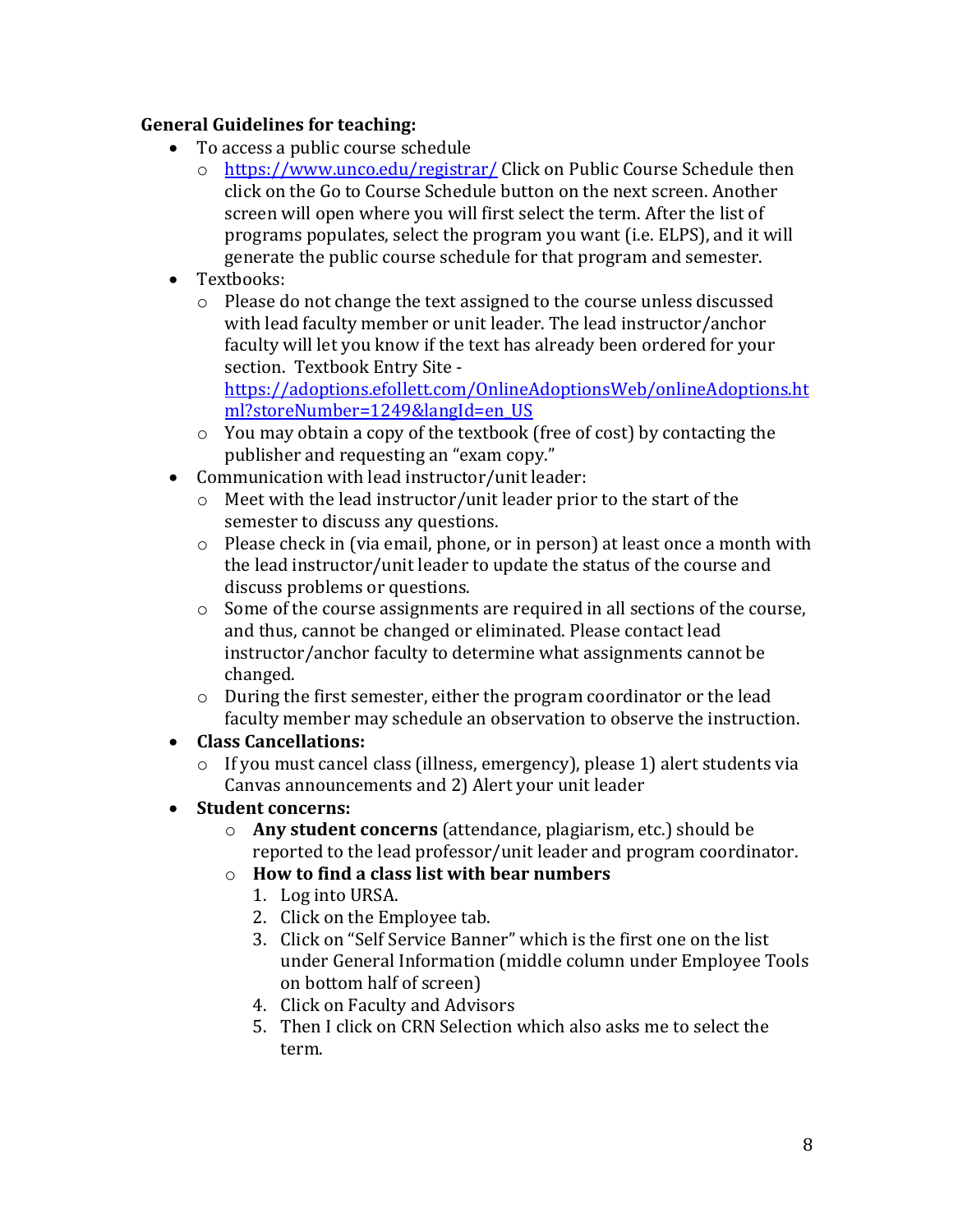- 6. If you select any specific course and hit "submit," then select the Summary Class List option, it brings up the list with the Bear numbers and number of credits.
- o **How to clear a student for registration**
	- 1. Log into URSA then click on the Employee tab.
	- 2. Click on "Self Service Banner" under General Information (middle column) under Employee Tools (bottom half of page).
	- 3. Click on Faculty and Advisors.
	- 4. Click on Registration Overrides on the Faculty and Advisors page.
	- 5. Select the appropriate term from the drop-down on the next screen.
	- 6. Enter the student's Bear number OR last name and first name and click Submit.
	- 7. When the student's name and Bear number come up on the next screen, click Submit.
	- 8. The next screen will have a place where you can select the course to provide a registration override (only your courses will be listed). Under the "Override" column, select the third option, "InstrConsent Including Capacity." Click Submit.
	- 9. Click submit on the next screen, and you should see the course listed under "Current Student Overrides" listed toward the bottom of the page.

# • **Progress Reports**

- $\circ$  UNC uses a mid-term progress report to identify students who may be struggling in their classes in order to direct them to advisors and faculty who can give them timely help and direction. Around the 5th week of classes, the AVP for Student Academic Success will send a Request for Feedback on select students who are participating in specialized academic programing or identified as someone of concern in their academic program.
- $\circ$  Instructors are sent an email with a hyperlink to a page that allows them to indicate which of the students included in the request may be having difficulty and to specify the reason for that difficulty (e.g. excessive absences). Once the report is submitted, the information will be shared with the student by the student's advisor/academic coach, with the intent of addressing any issues before they become too serious. Feedback to the student may include utilizing your office hours to discuss questions they have or to gain a better understanding of the ways they could be more successful. These progress reports are helpful for providing early intervention to students who need support and you are encouraged to complete progress reports when asked.
- o Please note that progress reports do not replace an instructor's responsibility to address concerns. When students are frequently absent or miss assignments, instructors should continue to communicate care and offer support.